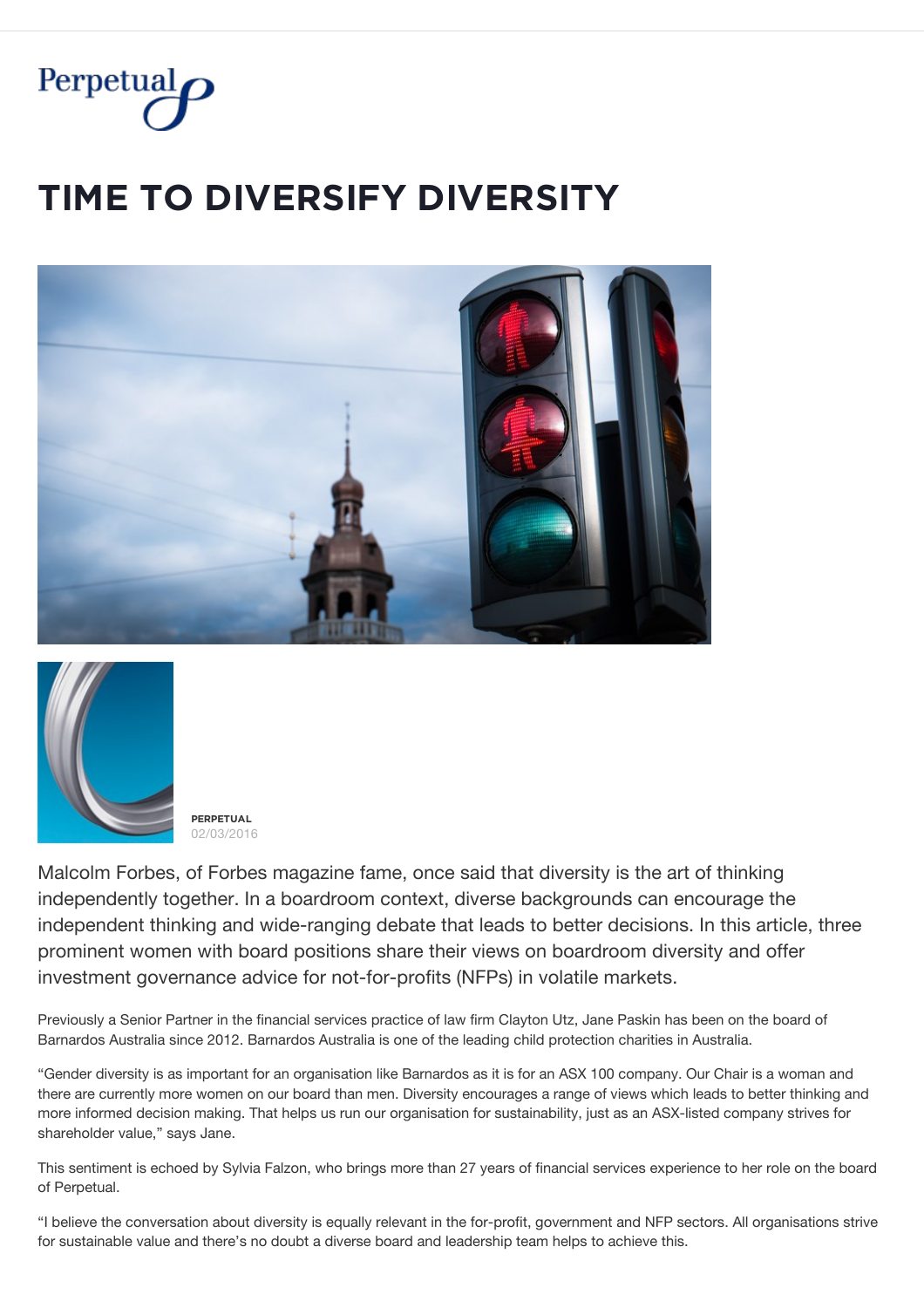"It's important to remember that diversity is not just a board composition issue, but needs to cascade throughout the board committees and into the senior leadership team, who in turn need to build a healthy pipeline of diverse talent within the business," says Sylvia.



## **Sylvia Falzon**

Rosemary Derwin, currently on the boards of both Girl Guides Australia and Girl Guides NSW & ACT, has a history of working in NFPs with a gender focus.

"The NFP world needs to ensure that the composition of their boards reflects the nature of their organisation and has the diversity required for the organisation to be the best it can be," says Rosemary.

## **Boardroom diversity extends beyond gender**

On the question of gender equality, the interviewees acknowledge that female representation needs to improve in both the NFP and for-profit sectors. But the conversation around boardroom diversity should not be limited to gender.

As Sylvia puts it, "At the moment the focus is on gender diversity. Clearly that's important but so is diversity on other levels like cultural backgrounds. There's also an increasing focus on consumer representation on boards of NFPs.

"While a diverse range of views at board level is important, creating the right environment to harness these views is paramount. With diverse views comes the need to constructively challenge each other while at the same time display empathy towards a view that may be different to your own."

Jane adds, "We should encourage greater diversity in professional background, culture and age. One of the most important elements of the board at Barnardos is the mix of professional backgrounds around the table.

"It's also important that board membership revolves in a structured way so you keep bringing fresh ideas into the mix. There's no point in having a diverse board that never changes."

## **Advice for NFP investment committees in volatile markets**

In the for-profit sector much has been made about the link between gender diversity at board level and better performance during times of economic stress. Rosemary, Sylvia and Jane all have experience on finance and investment committees and gender diverse boards, so we asked what advice they have for NFP investment committee members in these current volatile markets.